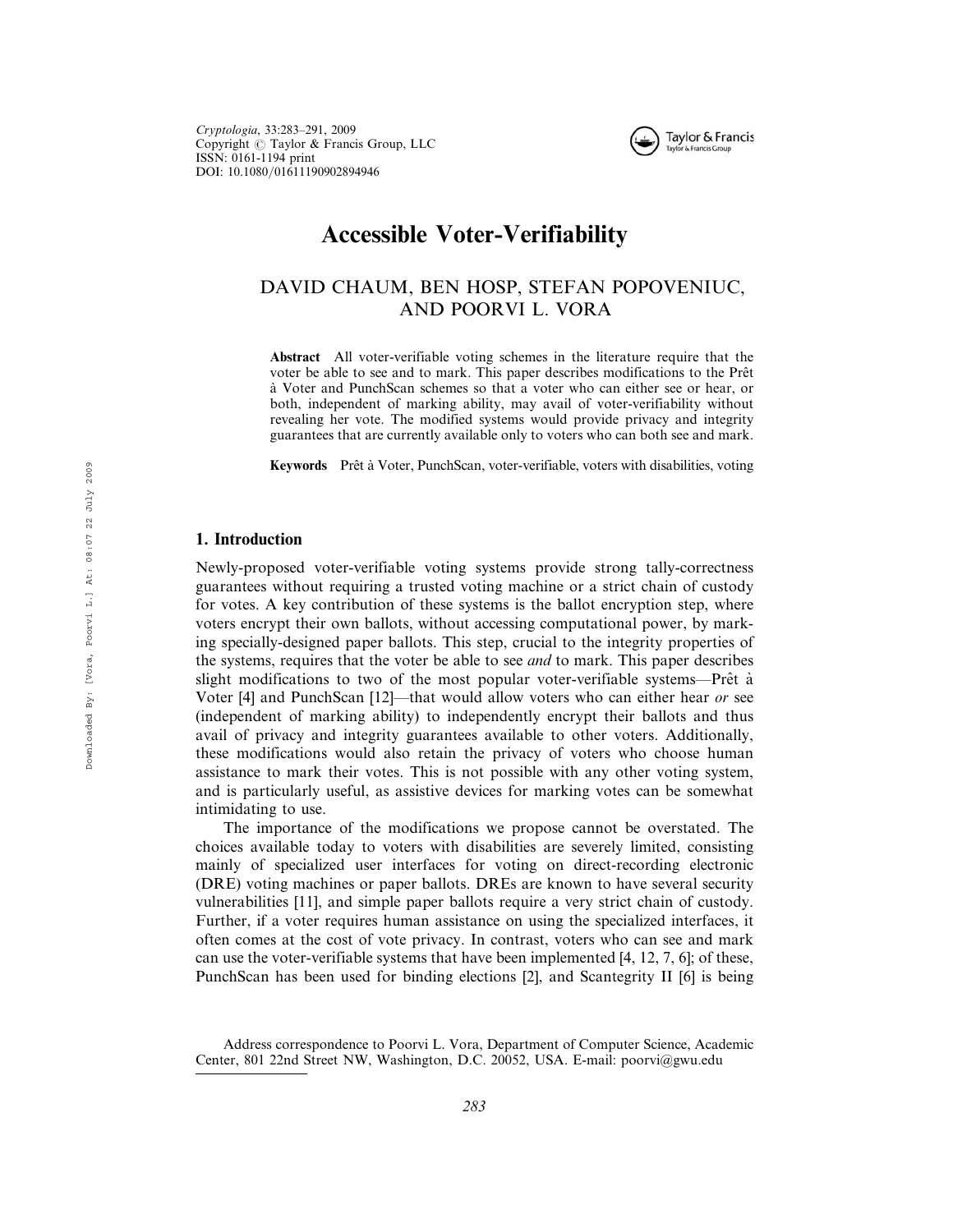|  |  |  |  | Table 1. No visual disability |  |  |
|--|--|--|--|-------------------------------|--|--|
|--|--|--|--|-------------------------------|--|--|

|                      | Hearing disability | No hearing disability |
|----------------------|--------------------|-----------------------|
| Inability to mark    |                    |                       |
| No inability to mark |                    |                       |

#### Table 2. Visual disability

|                      | Hearing disability     | No hearing disability |
|----------------------|------------------------|-----------------------|
| Inability to mark    |                        |                       |
| No inability to mark | If able to use Braille |                       |

considered for use in governmental elections in the US. To rectify the inequity, the modifications we propose will make available the security and privacy guarantees of the voter-verifiable systems to voters with disabilities; additionally, if voters seek human assistance on the use of these modified systems, they may do so without compromising privacy. Note that our modifications ensure that, once cast, a vote would not be identified as coming from voters with a particular ability (to see, hear or mark).

Tables 1 and 2 indicate the accessibility of the systems after the proposed modifications. A tick mark indicates that the systems can be used (without taking recourse to the use of Braille, which is not commonly understood), a cross that they cannot. At this time, the only way to provide accessibility to voters who can neither see nor hear involves the use of Braille. Note that the issue of system usability is outside the scope of this paper, which focuses only on demonstrating that the sense of sight and the ability to mark are not both necessary for voter-verifiability.

Table 3 describes the properties of various types of voting systems that can be used with specialized user interfaces. The properties are for those groups of voters with tick marks in Tables 1 and 2.

The rest of this paper is organized as follows. Section 2 describes related work. Section 3 describes the Prêt à Voter [4] and PunchScan [12] systems. Section 4 describes the modifications to the original systems that increase system accessibility, and Section 5 provides conclusions.

|                                                 | <b>DREs</b> | DREs with<br>paper trails                                              | Paper<br>ballots                                                       | Modified PaV/<br>PunchScan |
|-------------------------------------------------|-------------|------------------------------------------------------------------------|------------------------------------------------------------------------|----------------------------|
| Tally verifiability                             | $\times$    | Some, using<br>manual recounts<br>requiring strict<br>chain of custody | Some, using<br>manual recounts<br>requiring strict<br>chain of custody |                            |
| Privacy if voter<br>chooses human<br>assistance | $\times$    | $\times$                                                               | $\times$                                                               |                            |

|  |  |  | Table 3. Voting system properties |
|--|--|--|-----------------------------------|
|--|--|--|-----------------------------------|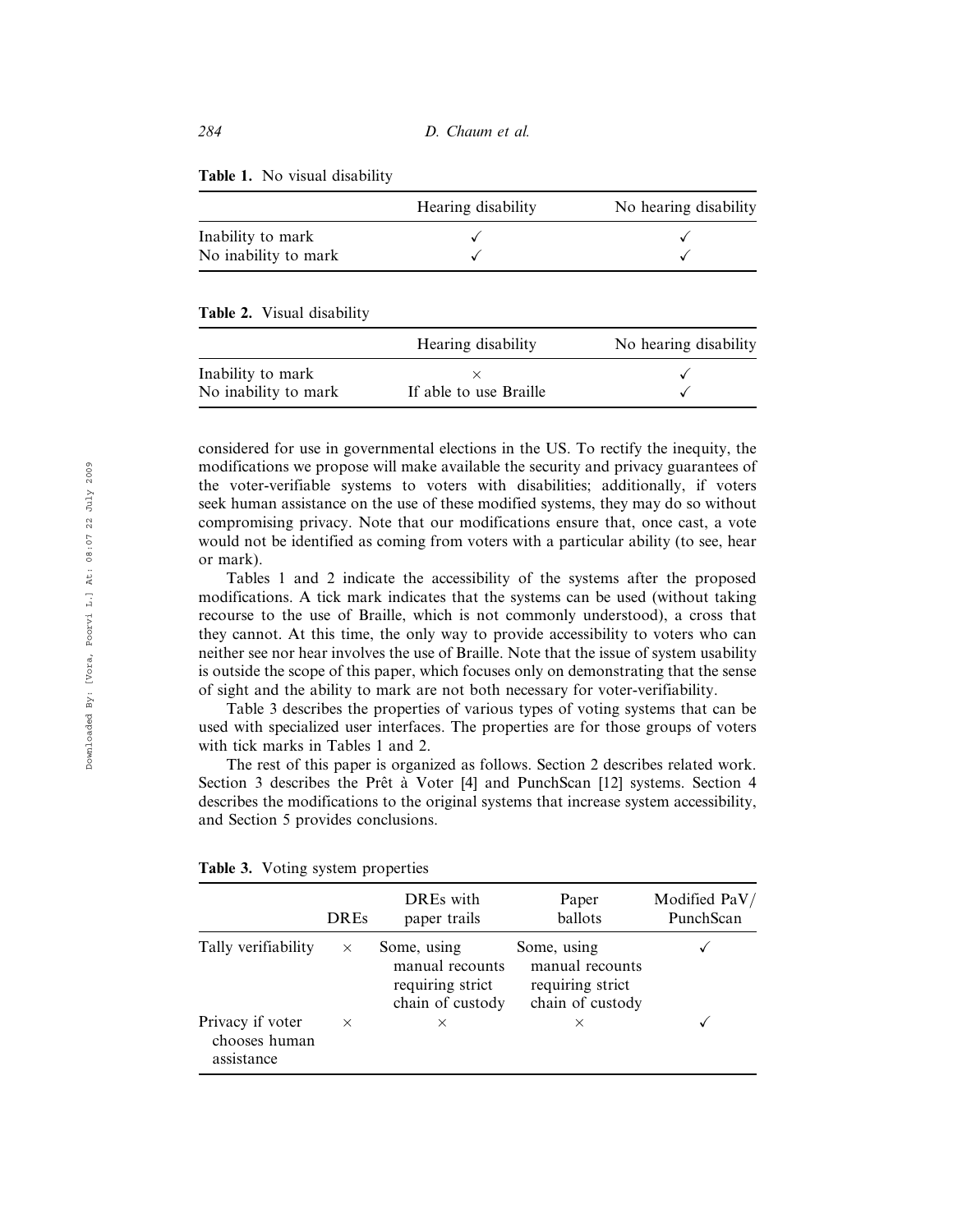#### 2. Related Work

Several voter-verifiable systems provide vote privacy and tally verifiability guarantees to voters who can see and mark, without requiring that the voting machine be trusted [5, 15, 8, 14, 4, 12, 3, 7, 6]. These systems do not require a chain of custody on the votes or voting machines, and enable the voter to verify the tally without trusting any entity involved in the vote tallying process. The Voting-on-Paper Assistive Device (Vote-PAD) [1] enables voters with visual or dexterity impairments to complete paper ballots. The device consists of a plastic ballot-sleeve, tactile indicators and an audio tape recording, customized for each election and ballot design. Similar devices, called Tactile Ballots, have been used in elections in Rhode Island [10]. Prime III [9] provides a multimodal interface to a voting machine with a voter-verifiable video audit trail (VVVAT) that is a video record of all interactions with the voting machine. The multimodal interface enables independent voting by voters with varying abilities, and the video audit trail, if assumed to be independent of the untrusted voting machine, provides a check on the voting machine. However, the tally correctness of voting using paper ballots, or DREs with manual audits, or Prime III, is completely dependent on the chain of custody (of the ballots or the audit trail), and is hence not voter-verifiable.

# 3. Overview of Voter-Verifiable Voting Systems

The voter-verifiable voting systems we consider—Prêt à Voter  $[14, 4]$  and Punch-Scan [12]—may be generalized to one type of system as follows (see [13]). A voter's ballot consists of two parts: the key and the encrypted ballot. The voter uses the ability to mark to fill up her ballot. Ballot design ensures that, in the process of filling up the ballot, the voter encrypts her vote without access to automated computational power. The voter uses sight to verify that the encryption is correct, this too does not require access to trusted computational power. The encrypted ballot is used by the voter as a receipt, and forms the input to the virtual ballot box which is publicly accessible. All encrypted ballots in the ballot box are decrypted and tallied in a privacy preserving and verifiable manner, using standard cryptographic primitives. Interested voters and observers may convince themselves, using software written by any entity they trust, that the decryption, and the resulting tally, is correct.

We will focus on the design of the two ballot parts and on vote encryption, which form the user interface for the ballot casting process. Because the process of marking encrypts the ballot, and sight is required to verify correct encryption, it is not immediately obvious that voters who cannot see or voters who cannot mark can use the systems without revealing their votes. We propose modifications so that voters who can either see or hear (independent of marking ability) may also generate a correctly encrypted receipt, using specialized user interfaces or human assistance, without losing privacy. The verifiable decryption and tally processes, on the other hand, are typically verified by all voters using software, and these would be verified by those who cannot see, or those who cannot mark, in the usual way they would access computational power, such as for email or web browsing, using specialized user interfaces. We will hence not discuss the decryption and tally processes.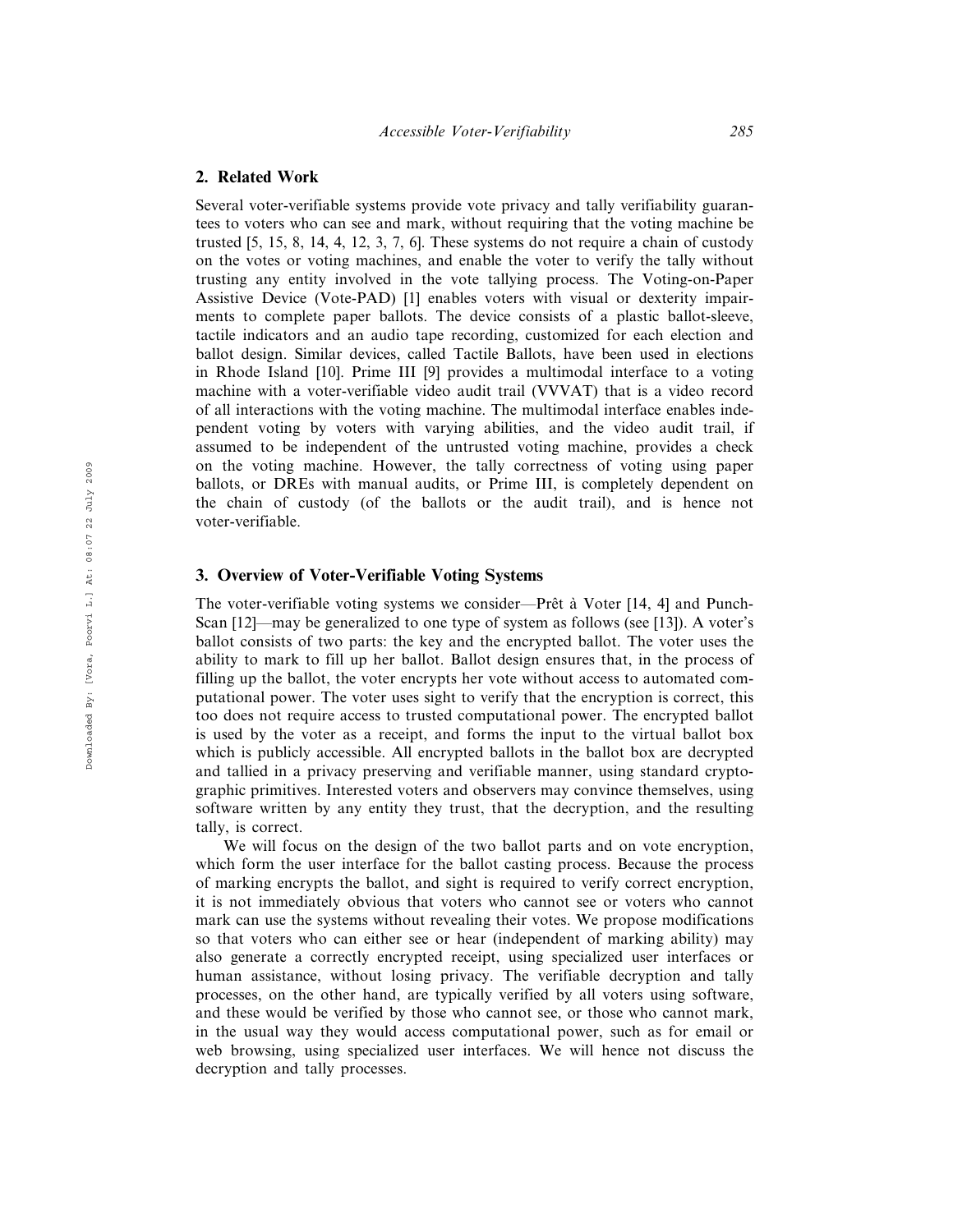#### 3.1. Prêt à Voter

The Prêt à Voter ballot consists of two ballot halves placed side by side; the left half contains the candidate names in pseudo-random order, and the right half contains the mark a voter places next to the chosen candidate(s). After marking the ballot, the voter separates the two halves along a perforation, destroys the left half in the presence of a polling official, and makes a copy of the right half before casting it as her encrypted ballot (see Figure 1). She also takes a copy of the right half as her receipt. The right half also bears a string of symbols which form the onion; it contains encrypted information on the pseudo-random order of the candidates, and is used by a mixnet to decrypt the vote. If the encryption function used for the onion and the pseudo-random function used for candidate order are both assumed secure, and at least one entity in the mixnet is assumed honest (does not reveal the keys and performs a secret shuffle), the privacy of the vote is ensured. The voter who wishes to verify that her vote is indeed in the virtual ballot box as encrypted may check her receipt against the public virtual ballot box, or entrust this task to any entity of her choice.

#### 3.2. PunchScan

The PunchScan ballot consists of two ballot layers placed one underneath the other. The lower layer contains dummy variables (such as letters of the alphabet) placed pseudo-randomly from left to right. The upper layer contains a map between the candidates and the dummy variables; the upper layer also has holes in it that expose the dummy variables on the lower layer. The voter marks the hole(s) that contains the dummy variable associated with her choice of candidate(s); the mark made by the voter is visible on both layers (see Figure 2). The upper layer hence bears a mark for the position of the chosen dummy variable, and the lower layer bears a mark for the dummy variable as well as the position. Notice, however, that no single layer by itself can be used to determine the vote; in particular, each layer bears an encryption of the vote. The voter chooses which layer to cast (before seeing the layers), and the other layer is destroyed after the ballot is filled in. The voter also obtains a copy of the cast layer as her receipt. The encrypted ballot is decrypted by a shared authority. As with



(a) A sample Prêt à Voter ballot. A permuted list of candidates is on the left

(b) A voted Prêt à Voter ballot. When the right side is separated from the left side the mark is not a clear vote anymore

(c) Given only the right side, the mark is equally likely to represent a vote for any candidate.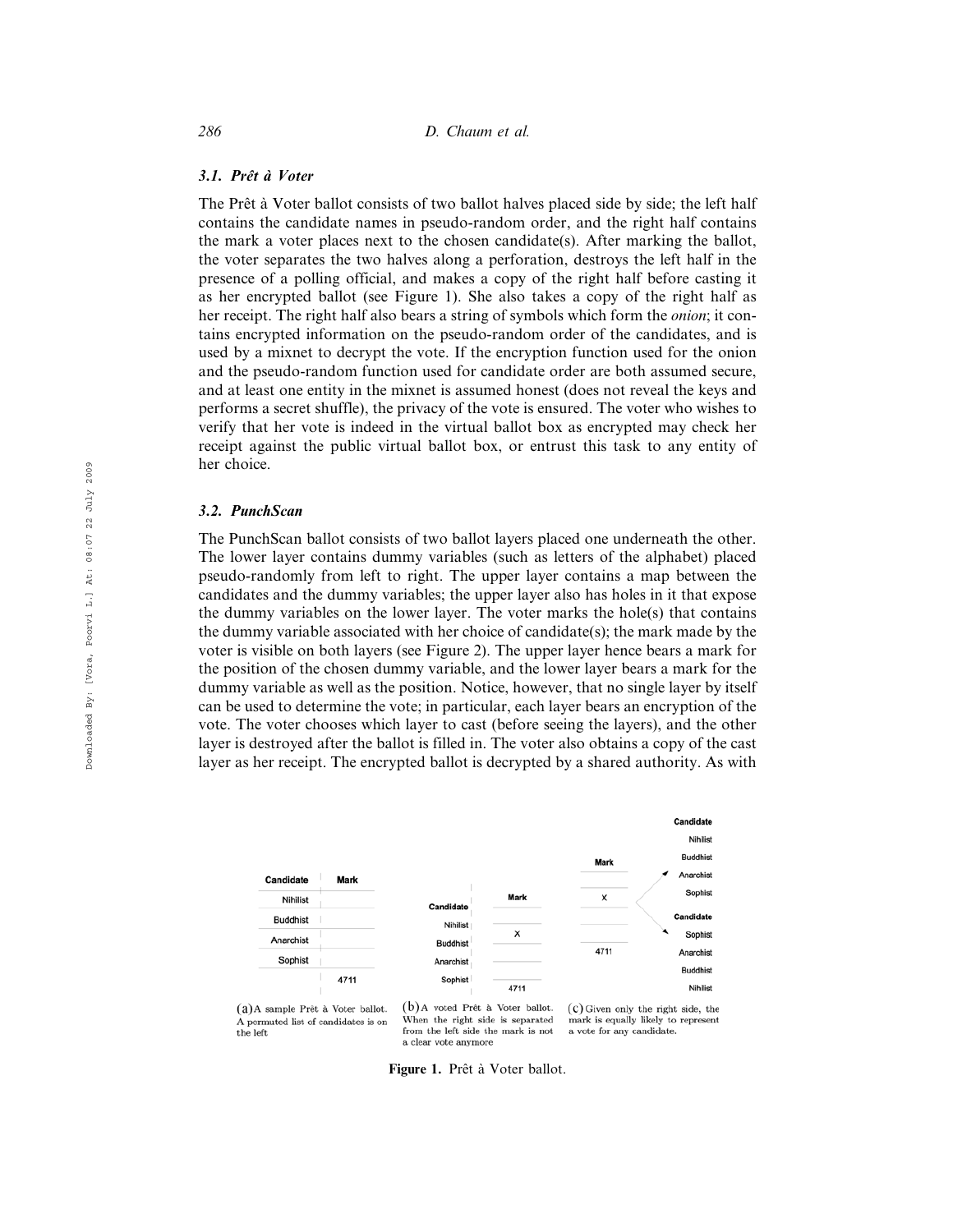

Figure 2. PunchScan's ballot.

Prêt à Voter, the encrypted ballots are stored in a virtual ballot box, and voters may check that their encrypted receipt is in the box.

# 4. Modifications for Accessibility

In this section we present modifications to the ballot casting ceremony, and to the manner of ballot presentation, to improve the accessibility properties of both systems. The sense of hearing is not required for the regular voting process proposed by PunchScan and Prêt à Voter, hence voters who cannot hear, but can see and mark, are not limited by the regular versions of these systems. Because these systems, however, do assume voters can see and mark, we describe how they may be modified for those voters who can see or mark but not both, and for those who can neither see nor mark. Note that the ability to distinguish among colors is not currently required for the use of either Prêt à Voter or PunchScan. Note also that, for those with low vision who would be able to see well with larger font sizes on a screen, both Prêt à Voter and PunchScan may easily be used with a good magnifying glass. Hence, our modifications for those who cannot see may not be required by those whose visual disability is restricted to color blindness, and/or can be addressed through the use of a magnifying glass.

#### 4.1. General Approach

The two parts of the ballot form the plaintext vote when placed in a certain manner; for example, placed side by side as in Prêt à Voter, or one on top of the other as in PunchScan. It is this required arrangement that generates a barrier for the blind voter; a sighted voter simply arranges the ballot parts to view her plaintext votes. In our modifications, the ability to hear is used as a substitute for the ability to see, and we do not assume that voters know Braille, as knowledge of Braille is not very common. In Section 4.3 we describe how the ballots may be presented to the blind voter using the ability to hear. There is no direct substitute for the ability to mark; however, if the voter unable to mark can see, she can be aided by a helper. Because, in both systems, the voter may communicate the encrypted vote to a helper (we describe how in more detail in Section 4.2) her vote is private with respect to the helper. A voter who can neither see nor hear would need a helper to mark the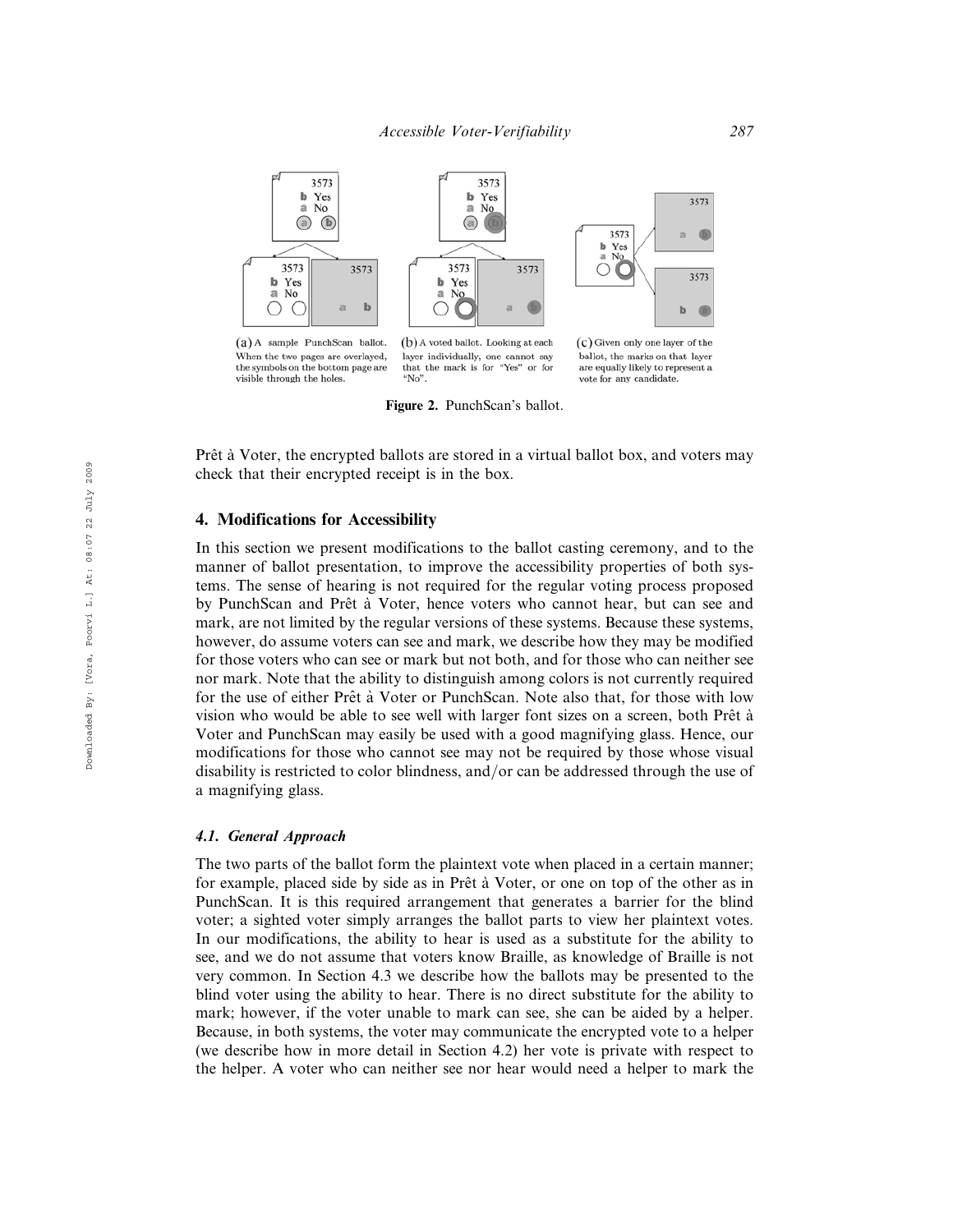ballot; the vote would not be private with respect to this helper unless the voter can use Braille. Finally, the encrypted receipts essentially contain information about the mark placed by the voter, and auxiliary information, such as serial number and onion. This information can be stored and displayed in a manner that does not retain the manner of casting of the vote.

It is worth noting that the clear text ballots produced after the decryption are indistinguishable regardless of the way they were cast (using an accessible interface or not), since no link between any clear text ballot and any encrypted ballot is revealed. Thus, even if information was retained on how a ballot was cast, this information would not reduce the privacy of the voter.

#### 4.2. Voters Who Can See but Not Mark, Regardless of Hearing Ability

In this case, the voter must mark the ballot through a helper, or by using a computer through an interface operable through devices such as sip-and-puff devices. In either case, vote privacy is retained. Note that, in existing systems, voters who cannot mark are forced to use sip-and-puff devices in order to obtain privacy. Additionally, all existing systems that can be used by voters who cannot mark depend on a strict chain of custody for tally integrity and do not provide voter verifiability.

If the voter will use a helper, prior to her entering the polling booth, a photocopy is made of that half of the ballot which will be marked and retained as a receipt. In PunchScan, it is a half chosen by the voter, in Prêt à Voter, it is the right half. A helper accompanies the voter into the booth. The voter examines her ballot and decides how she would mark it, then signals (or tells) the helper which spaces to mark. The helper only has one half of the ballot, so this does not tell him anything about the voter's vote; the vote is already encrypted before being communicated to the helper. The voter then destroys both her ballot halves, and the helper's page is scanned and given to the voter as a receipt. It is not strictly necessary for the voter to have an extra copy of her chosen page inside the voting booth. If no photocopier is available, the helper can take the chosen page into the booth and the voter can bring the unchosen page. However, this may increase the chances of the voter making an error.

The voter may also use a sip-and-puff device to interface with a computer. The part of the ballot that will become the receipt, instead of being provided to a helper, is scanned into a computer, and the voter uses a sip-and-puff device to mark her choice. The marked half of the ballot is then printed, and this forms the receipt. In either case, the computer now contains the encoded choice of the voter, which is simply the position of the mark.

#### 4.3. Voters Who Can Hear but Not See, Regardless of Marking Ability

These voters will use an audio system to vote; that is, the sense of sight will be replaced by the sense of hearing. No helper will be required. The blank ballot (both halves) is scanned, and two computer-generated vocal tracks are created (one for each half). The voter listens to these vocal halves over a set of headphones. In the case of Punchscan, the top half will be played first, telling the voter the symbol for each option (for example, "Yes is  $b$ , No is  $a$ "). The voter will listen and make a mental note of the symbol for her choice. Next, the bottom half will be played, telling the voter the order in which the symbols appear (for example, ''The first symbol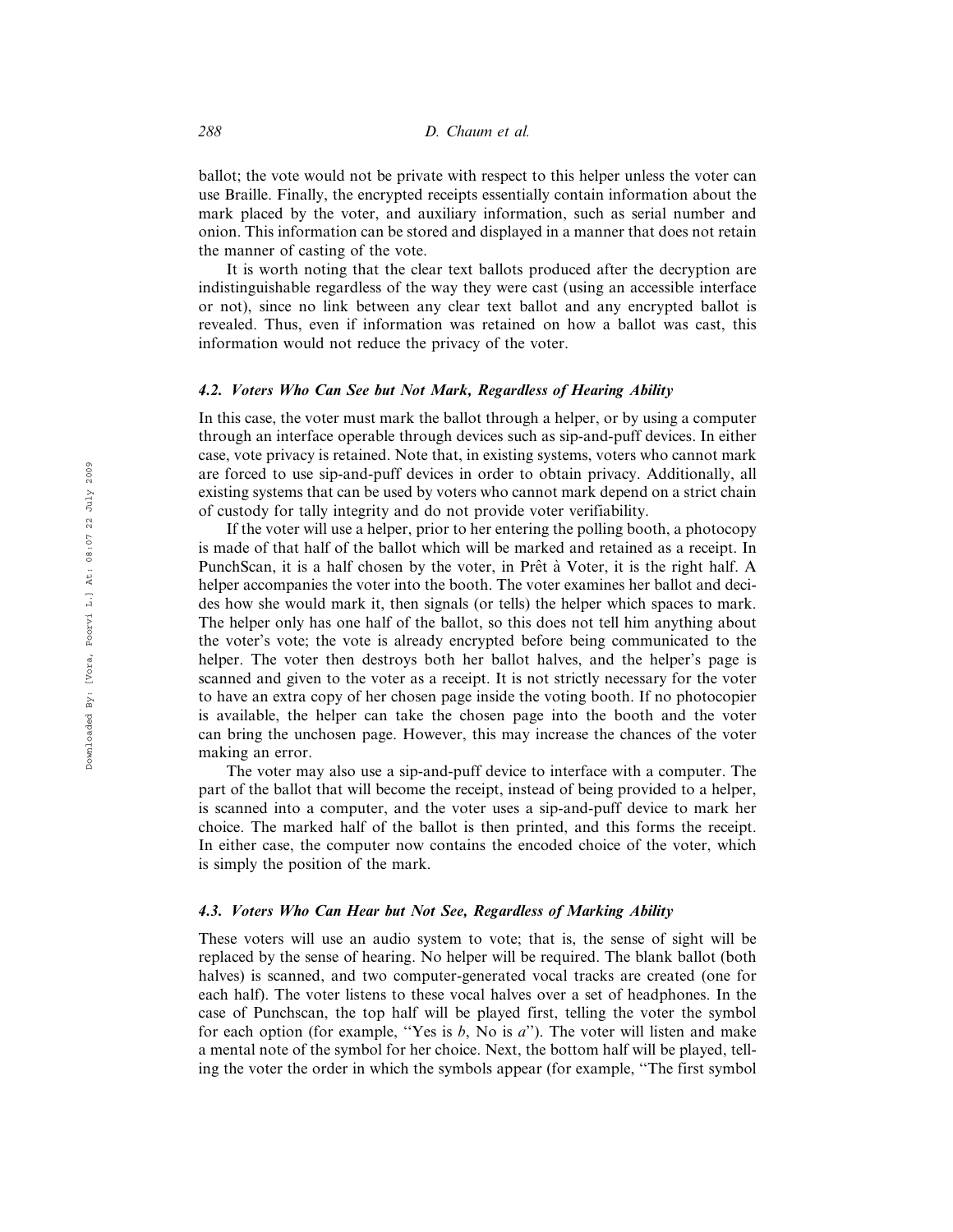is a, the second is  $b^{\prime\prime}$ ). The voter will be listening for the symbol she remembers as associated with her choice. When she hears the correct symbol, she says aloud the location of the symbol (for example, "second"). In the case of Prêt à Voter, the left half will be played, with option order (for example, ''the first option is Nihilist, the second is Buddhist, ...''). When the voter hears her choice, she says aloud the location of the choice (for example, to vote for Buddhist in this case, she says ''second''). What the voter says out loud is recorded as her cast ballot, along with the onion or serial number. She may choose to make two such recordings and cast only one vote, while auditing the other one to determine that the onion is correctly recorded. The voter will also be provided a signed audio receipt by the polling place, which she can take home as her receipt.

On the surface, this seems to create a situation where blind voters' ballots will be distinguishable from other ballots on the bulletin board because they are in a different format (i.e., audio rather than image). However, recall that the raw scanned ballot images are not actually posted on the bulletin board, because that would allow voters to make extraneous marks or smudges on their ballots, facilitating coercion attacks. Instead, a computer-generated ''idealized'' ballot image is generated on demand. Similarly, a computer-generated ''idealized'' audio ballot can be generated on demand for any ballot on the bulletin board. Because all ballots can be both viewed as an image and heard as audio, blind voters' ballots are not identifiable. While decrypting the ballots to produce the clear text votes, the information about how the ballot was cast in the first place is lost; the clear text ballots produced are indistinguishable regardless of the way they were cast (using an accessible interface or not). Thus, the encryption of the vote itself provides protection against privacy loss, regardless of whether it is possible to distinguish the manner of vote casting from the encrypted vote.

As a further refinement, the audio tracks for PunchScan can be interlaced and played together for the voter as follows. The first symbol on the bottom page is read ("The first symbol is  $a$ ."), followed by the choice associated with that symbol on the top page ("The symbol for "No" is  $a$ ."). This will remove the need for the voter to remember the symbol they heard from the top page until she hears it again on the bottom page. Unfortunately, this involves listing the candidates in random order, which may run afoul of laws in some jurisdictions requiring candidates to be listed on the ballot in some specific order.

#### 4.4. Voters Who Cannot See or Hear, but Can Mark

Voters who cannot see or hear must have a way to have information communicated to them. For example, if the voter knows Braille, she can receive Braille ballot pages. She can then choose to mark the ballot herself or only communicate her encrypted vote to her helper, thus availing privacy.

#### 4.5. Voters Who Cannot See, Hear, or Mark

Voters who cannot see, hear or mark have a difficult time having both information communicated to them as well as having them communicating information to others. This community of voters would require a human helper that would mark and cast the ballot. It is likely that a helper will also be needed to help such a voter verify her receipt. We are not able to modify the systems for this community of voters.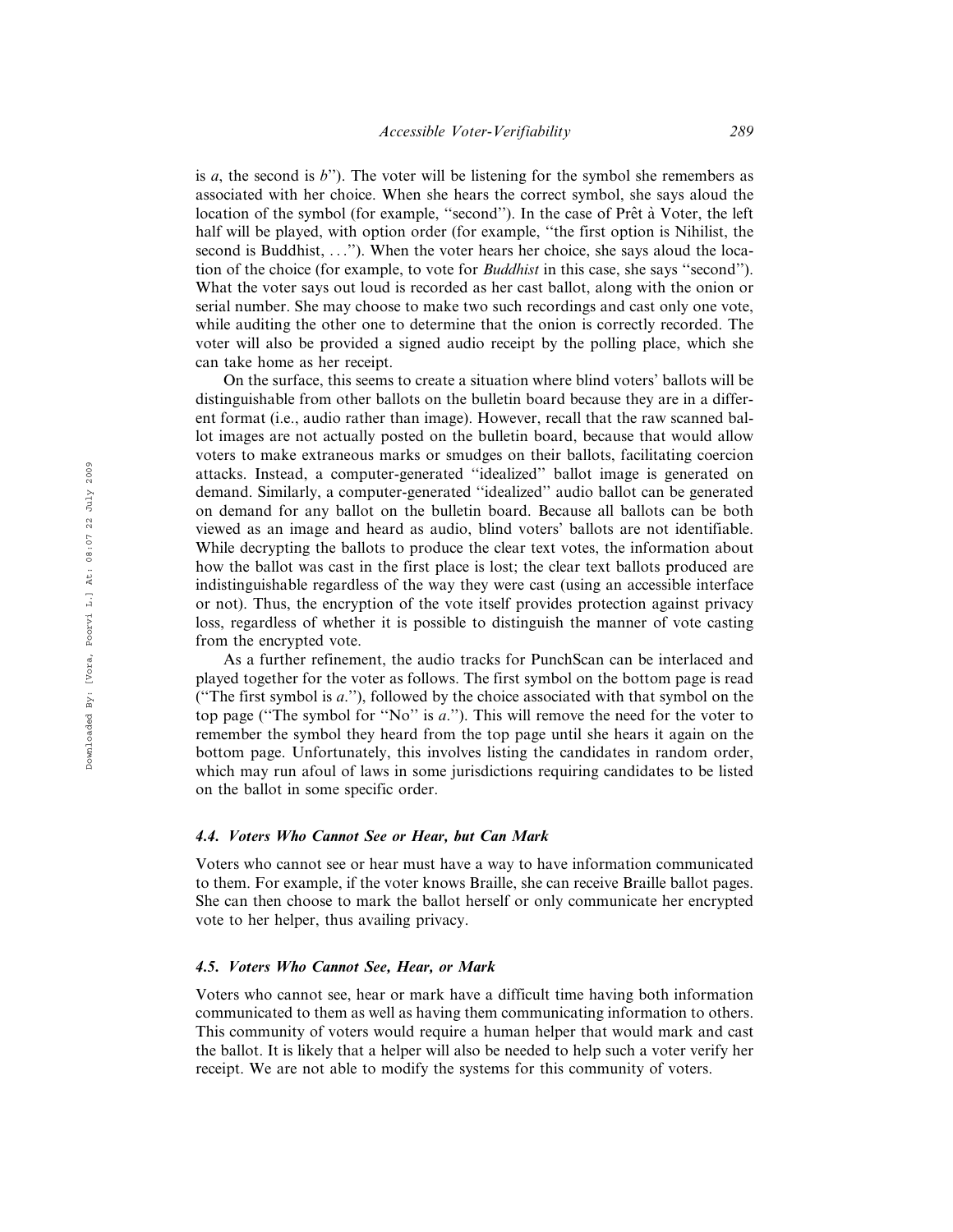#### 5. Conclusions

We have described minor modifications to PunchScan and Prêt à Voter to enable their use by those can either hear or see. We hope that it will soon become standard practice to present voter-verifiable voting schemes in a manner that does not present barriers to particular communities, such as the community of blind voters, and the community of voters with mobility-related impairments that make it difficult to mark votes.

#### About the Authors

David Chaum, widely recognized as the inventor of electronic cash and techniques that more generally let individuals protect their privacy in interactions with organizations, has also made fundamental contributions related to the theory of cryptography. He has taught, led a crypto research group, launched several conferences as well as international projects, and founded DigiCash and the International Association for Cryptologic Research (IACR). Chaum has a PhD in computer science from the University of California, Berkeley.

Ben Hosp is pursuing a doctoral degree in Computer Science at GWU. His field of research is electronic voting, and he has developed a model for evaluating and comparing voting systems using Shannon information theory. In 2003, he graduated magna cum laude with a BS in Computer Science from Roanoke College, where he was a member of the Alpha Chi national honors society and the Pi Mu Epsilon mathematics honors society. In 2003 and 2004, he wrote most of ''Citizen-Verified Voting,'' the first non-commercial voter-verifiable election system. From 2005–2007, he was an ARCS (Achievement Rewards for College Scientists) scholar.

Stefan Popoveniuc has successfully defended his doctoral dissertation at The George Washington University. His areas of interest are computer security and privacy in general, and electronic voting in particular. He has designed and built four complete voting systems, and is a member of the Punchscan team, which won first place at the 2007 intercollegiate voting systems competition, VoComp. Popoveniuc has a BS in computer science from Politechnical University, Bucharest, Romania.

Poorvi L. Vora is Assistant Professor in the Department of Computer Science at The George Washington University. She received the B. Tech degree in electrical and electronics engineering from the Indian Institute of Technology, Bombay, India, in 1986, the MS and PhD degrees in electrical engineering from North Carolina State University, Raleigh, NC, USA, in 1988, and 1993, respectively, and the MS degree in mathematics from Cornell University in 1990. Her areas of interest are electronic voting and cryptology.

### References

- 1. Accessible voting without computers. http://www.vote-pad.us/. (Accessed May 19, 2009)
- 2. Punchscan. 2006. http://www.punchscan.org/. (Accessed May 19, 2009)
- 3. Adida, B. and R. L. Rivest. 2006. Scratch & Vote: Self-Contained Paper-Based Cryptographic Voting. In WPES '06: Proceedings of the 5th ACM workshop on Privacy in electronic society, New York, NY: ACM Press, pp. 29–40.
- 4. Chaum, D., P. Y. A. Ryan, and S. A. Schneider. 2004. A Practical, Voter-verifiable Election Scheme. Technical Report CS-TR: 880, School of Computing Science, Newcastle University.